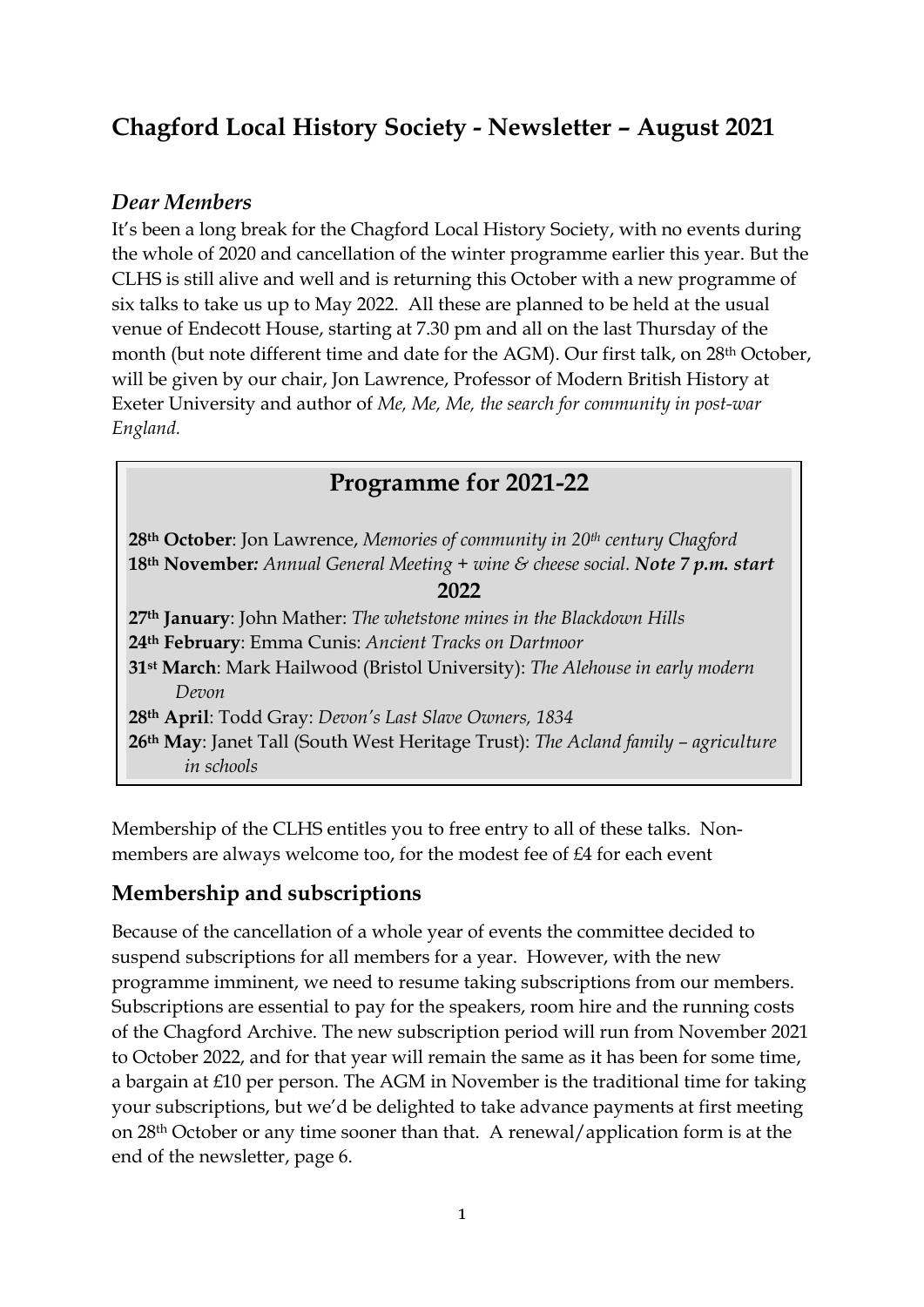### **New members**

We're on a recruitment drive! We're always looking for new members, so tell your friends and neighbours about the CLHS, particularly those who are new to Chagford. As the Bellacouch development fills up we're very keen to offer new residents an opportunity to familiarise themselves with the area, past and present, and have the opportunity of meeting other residents.

### **Treasurer needed**

We're also on a recruitment drive for a new treasurer. John Elliott has served the CLHS in this role for several years and now wishes to pass on the baton. He's steered us ably through the time when we had the good fortune to have a lot of money to spend setting up the Chagford Archive, thanks to the grant from the National Lottery. The accounting is much simpler now, and will take up very little of anyone's time, but it's still a necessary task to ensure the smooth and transparent running of the Society. If you, dear member, or anyone you know, might like to take on this task, John will be delighted to tell you everything you need to know and you'll then enjoy the gratitude of the whole committee and membership. Please contact the secretary or John Elliot for more information.

## **Chagford Archive**

Again a call for volunteers. With the autumn approaching and the threat of Covid receding we want to resume work in the Archive. Until Covid struck we had a team of volunteers cataloguing the wealth of material that is held by the Archive and dealing with new items gifted or loaned to us. The Lottery grant, alluded to above, enabled us to set up our rooms next to the library and buy all the necessary equipment to create a first-class community resource. But to achieve this we need to carry on with the cataloguing so, eventually, the material in the Archive will be



accessible to all. Before the work came to a virtual standstill last year our volunteers were committing about three hours a week, usually working in pairs. So it's a sociable activity, you'll learn a great deal about Chagford, and will be contributing to the creation of a brilliant resource. Training will be given to new volunteers and refresher sessions to past volunteers

if they feel they need reminding. Please consider this call for help and get in touch with the secretary for more information.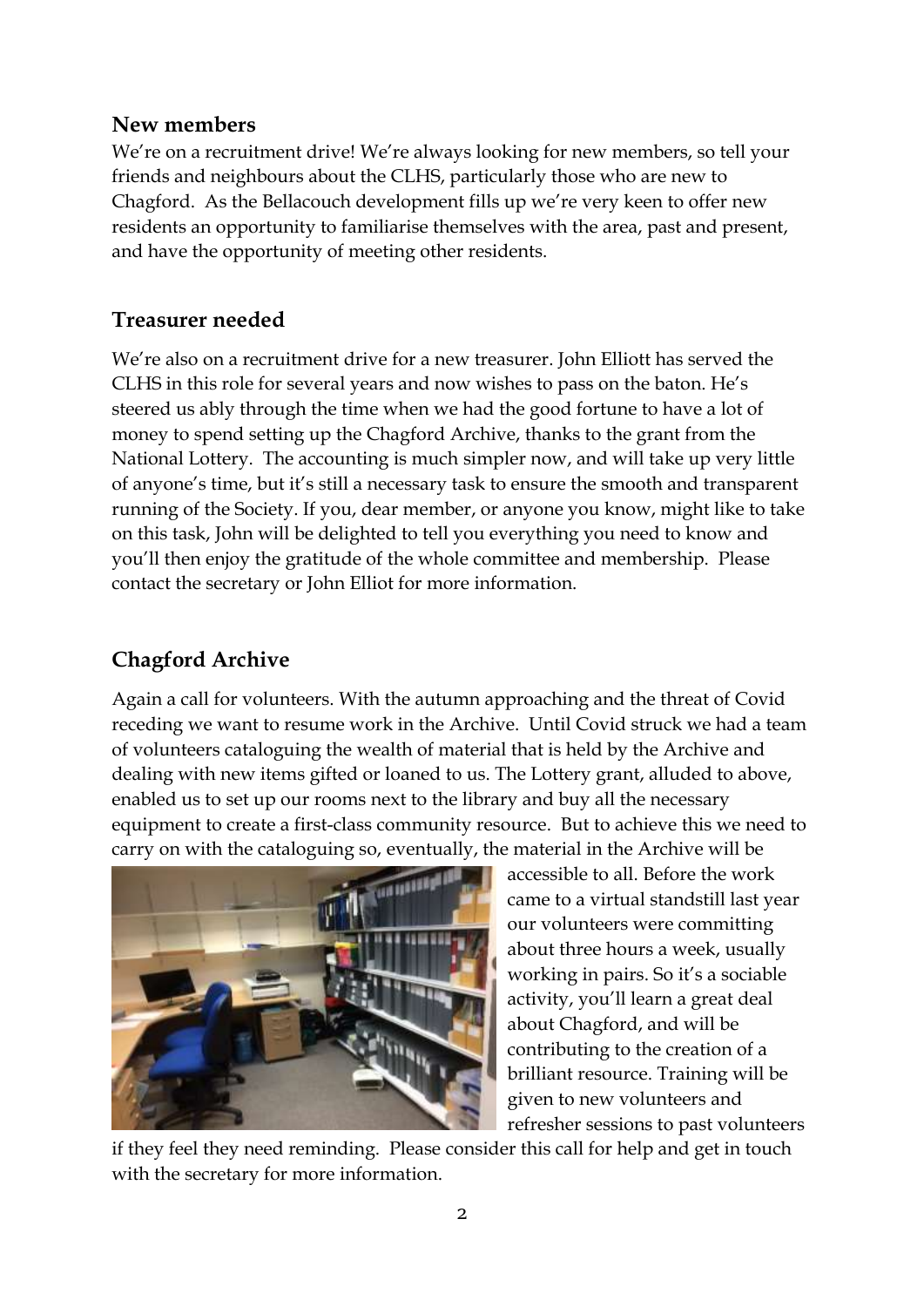## **Chagford Open Fields**



On 5th August a number of privately owned fields bordering New Street and Padley Common temporarily came into the possession of the Parish Council, as trustees of the Chagford Open Fields Charity.

According to ancient custom these fields are open every year to all parishioners from 5th August to 4th November, after which they revert to their usual owners. You can read more about this intriguing survival of a

practice that dates back into mediaeval times on the Chagford Local History website: <https://www.chagfordlocalhistorysociety.org.uk/commons-4/>



Left*: Chagford's Open Fields, shaded cream, marked on a 1936 OS map. The green area is Padley Common* 

Above*: the sign on the New Street entrance Ore Hill, the best-known Open Field*

And you can also visit the fields!

### **What can we learn from the past?**

For so many people – and that surely includes members of our history society –



learning about the history of their home patch is almost an instinctive curiosity. Just finding things out is a great satisfaction in itself. But learning about the past, knowing something of the changes that have taken place and perhaps understanding *why* these changes have occurred, can make us better equipped to understand, and actually have some control over, events happening now -

and changes in the near future. These two images, the first taken prior to the construction of the Market House in 1862 and the second in the early 1950's are a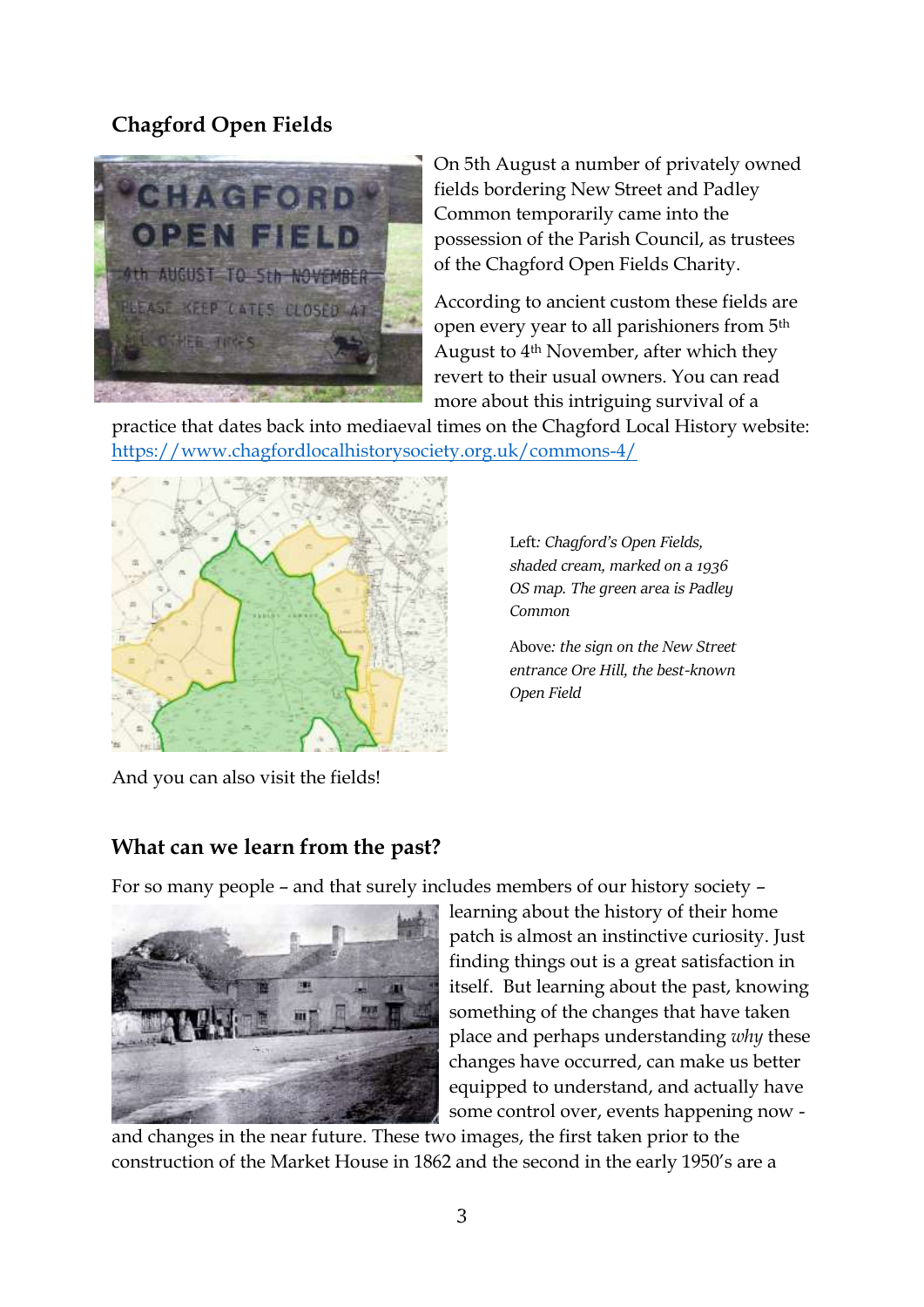century apart and the change is striking. Already by the mid-20th century the Square is becoming a car park, a sight all too familiar today.

Chagford is witnessing a significant boost to its population with the Bellacouch development and many changes in its retail and hospitality outlets. On the wider

scale Chagford cannot escape from the looming climate emergency and global loss of biodiversity. The town will have to play its part in dealing with these crises and informed citizens are in a good position to influence the shape of the town and the direction of the Parish as it transitions towards a more sustainable future.



### **Women's History Event 18th September**

On 18th September Devon History Society (DHS) and the West of England and South Wales Women's History Network are co-hosting a symposium on women in the 1920s. This will either be held as a live, in-person event at Exeter Central Library or on-line by Zoom if Covid restrictions still need to be enforced.

Full details of the programme can be on the **attached poster** or the DHS website (**www.devonhistorysociety.org.uk**)**.** There will be a range of contributions about women in local and national politics, women in craft and literature, and women in Exeter's slum quarter. Because it's not yet clear about how it will be held the DHS is taking pre-bookings and will ask for confirmation once there is certainty about the venue. If you'd like to make a pre-booking please email Julia Neville: [j.f.neville@btinternet.com.](mailto:j.f.neville@btinternet.com)



*Chapel outing, 1920s Photo: Bovey Tracey Heritage Trust*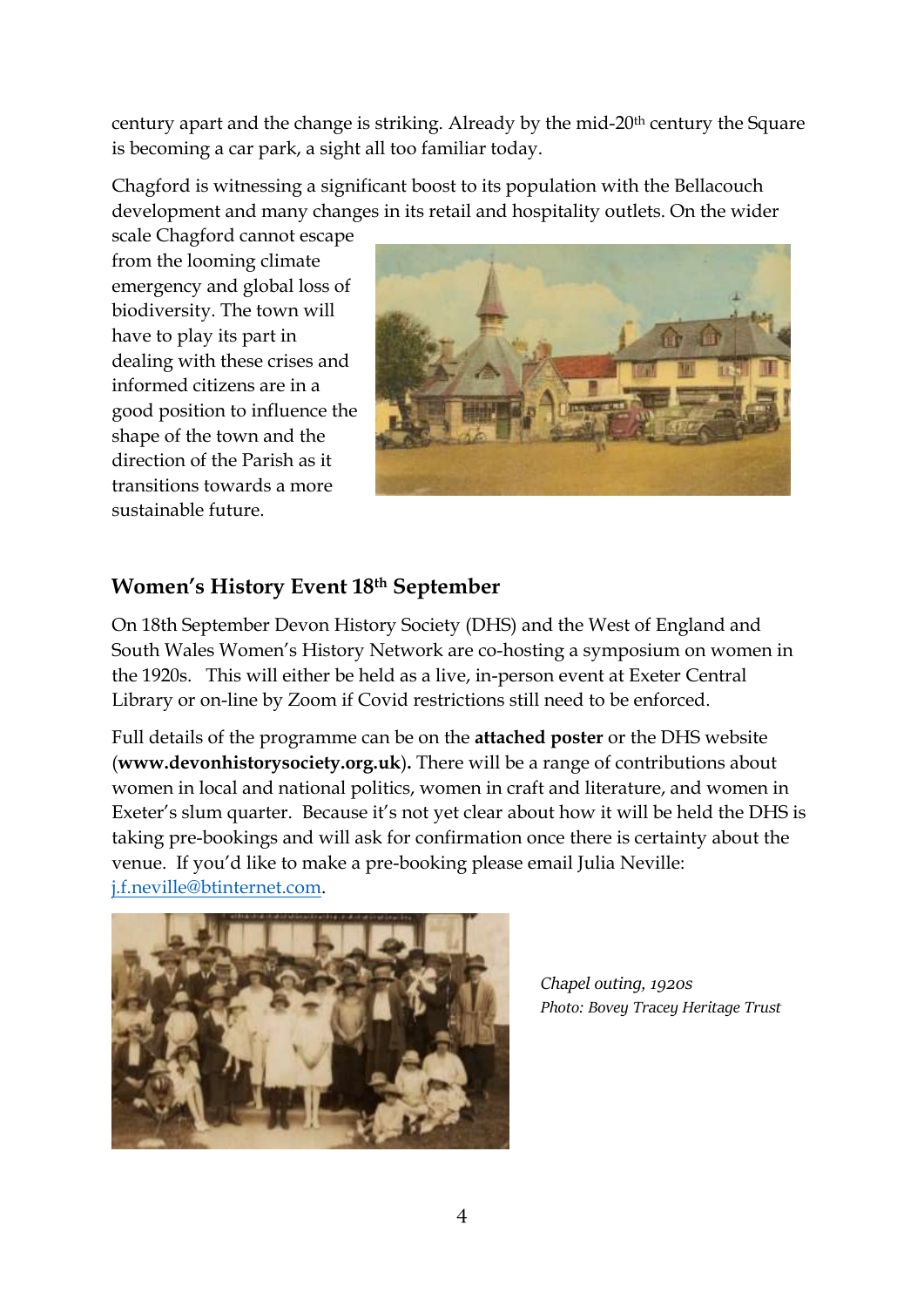# **Dartmoor Heritage Festival**

During July the National Park presented an online heritage festival, with four talks focusing on many aspects of the Moor's history, distant and more recent.

- An introduction to the history of Dartmoor in 10 objects
- Dartmoor and the defence of the nation
- Dartmoor in the age of the Black Death
- Challacombe: farming for nature in a historic landscape

You can still view all these talks on the National Park's YouTube channel: <https://www.youtube.com/user/DartmoorNPA>



**On the next page you will find the membership form for 2021-2022.**

**.**

**<www.chagfordlocalhistorysociety.org.uk>**